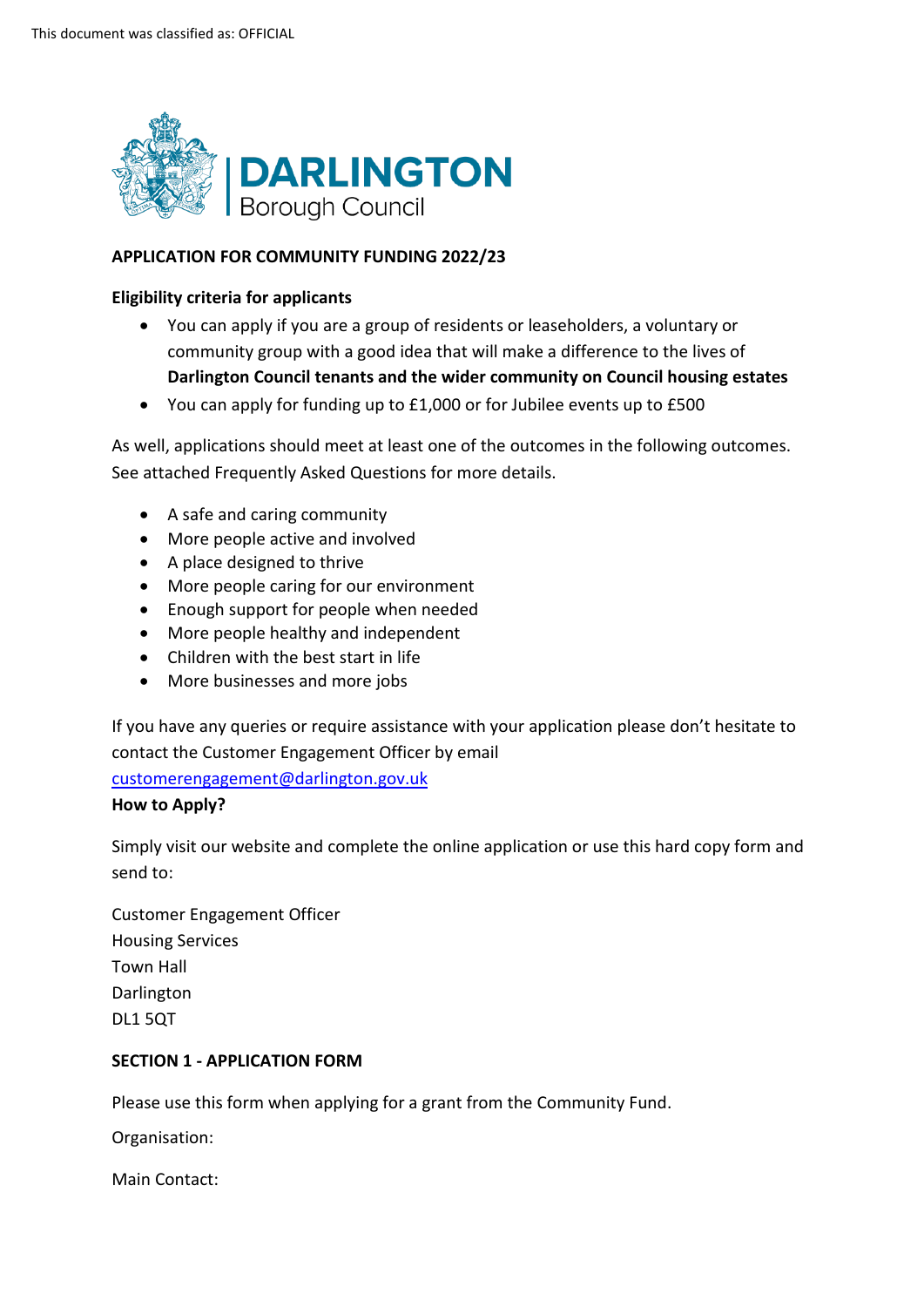Address:

Telephone number:

Email address:

Sign Language, hearing loop, etc? Yes □ No □ Do you have any communication needs – for example Braille, large print, interpreter, British

# **SECTION 2 - YOUR PROJECT**

 project is new or existing. Please do not exceed 500 words. Describe what you intend to do with the funding you are applying for, stating whether the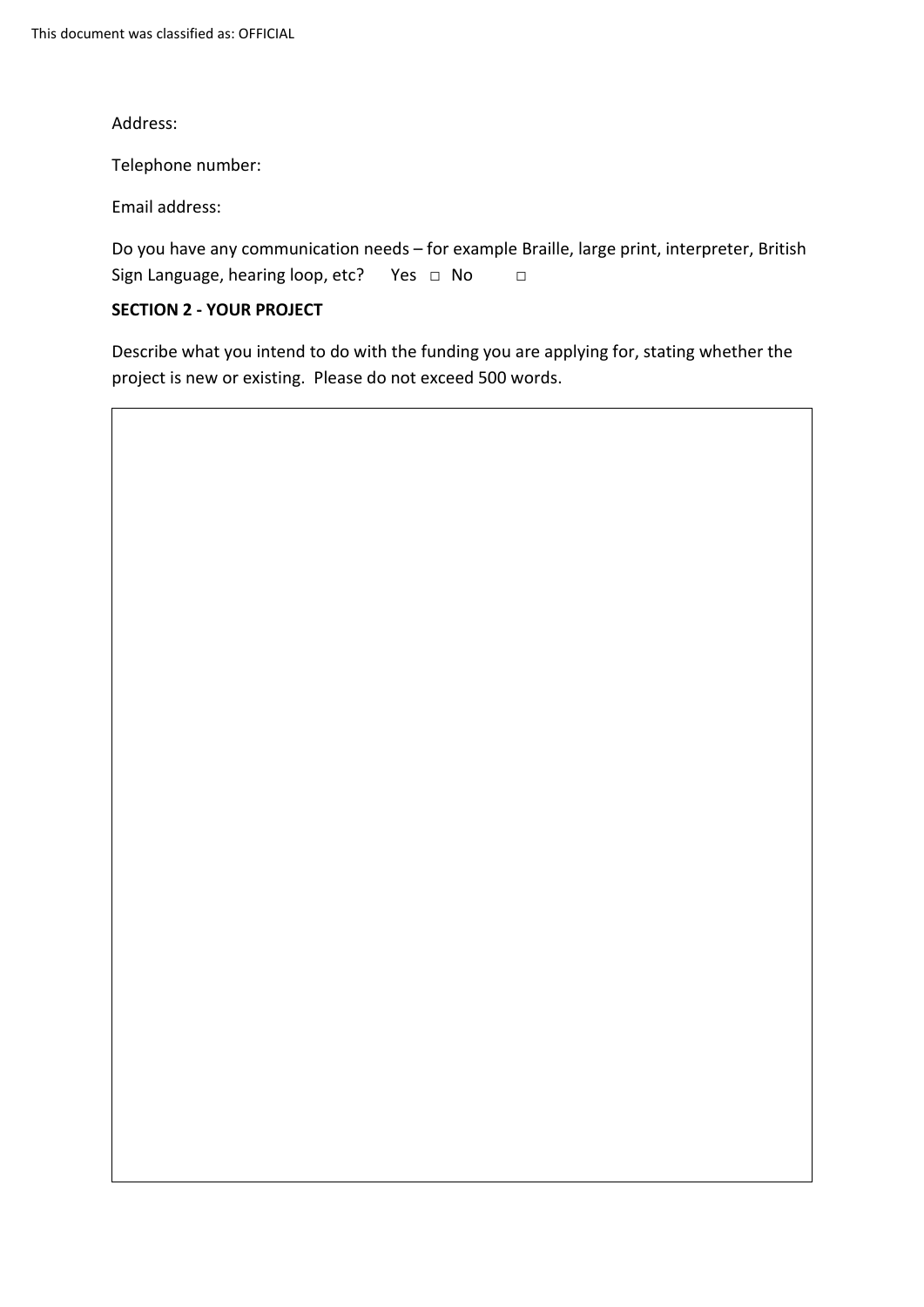# **Section 3 – Funding**

How much is your application in total? (Maximum funding available is £1,000)

 Please provide a breakdown of how this funding will be spent, including other sources of funding from other organisations.

| Item                    | Cost of Item included in the<br>bid | Items funded from other<br>sources/in kind and not<br>included in the bid |
|-------------------------|-------------------------------------|---------------------------------------------------------------------------|
|                         |                                     |                                                                           |
|                         |                                     |                                                                           |
|                         |                                     |                                                                           |
|                         |                                     |                                                                           |
|                         |                                     |                                                                           |
|                         |                                     |                                                                           |
|                         |                                     |                                                                           |
|                         |                                     |                                                                           |
| <b>Total</b>            |                                     |                                                                           |
| Section 4 - Declaration |                                     |                                                                           |

 application. To the best of my knowledge the answers to all questions are accurate. If this application. This organisation agrees to abide by all the terms and conditions associated grant awarded if it is not used for the purpose stated in this application. I confirm that I am authorised to sign on behalf of the organisation named in this application is successful, the grant awarded will be used only for the purposes stated in this with any grant that may be awarded. I understand that we will be required to repay any

Signed: Contract Contract Contract Contract Contract Contract Contract Contract Contract Contract Contract Contract Contract Contract Contract Contract Contract Contract Contract Contract Contract Contract Contract Contrac

Print Name: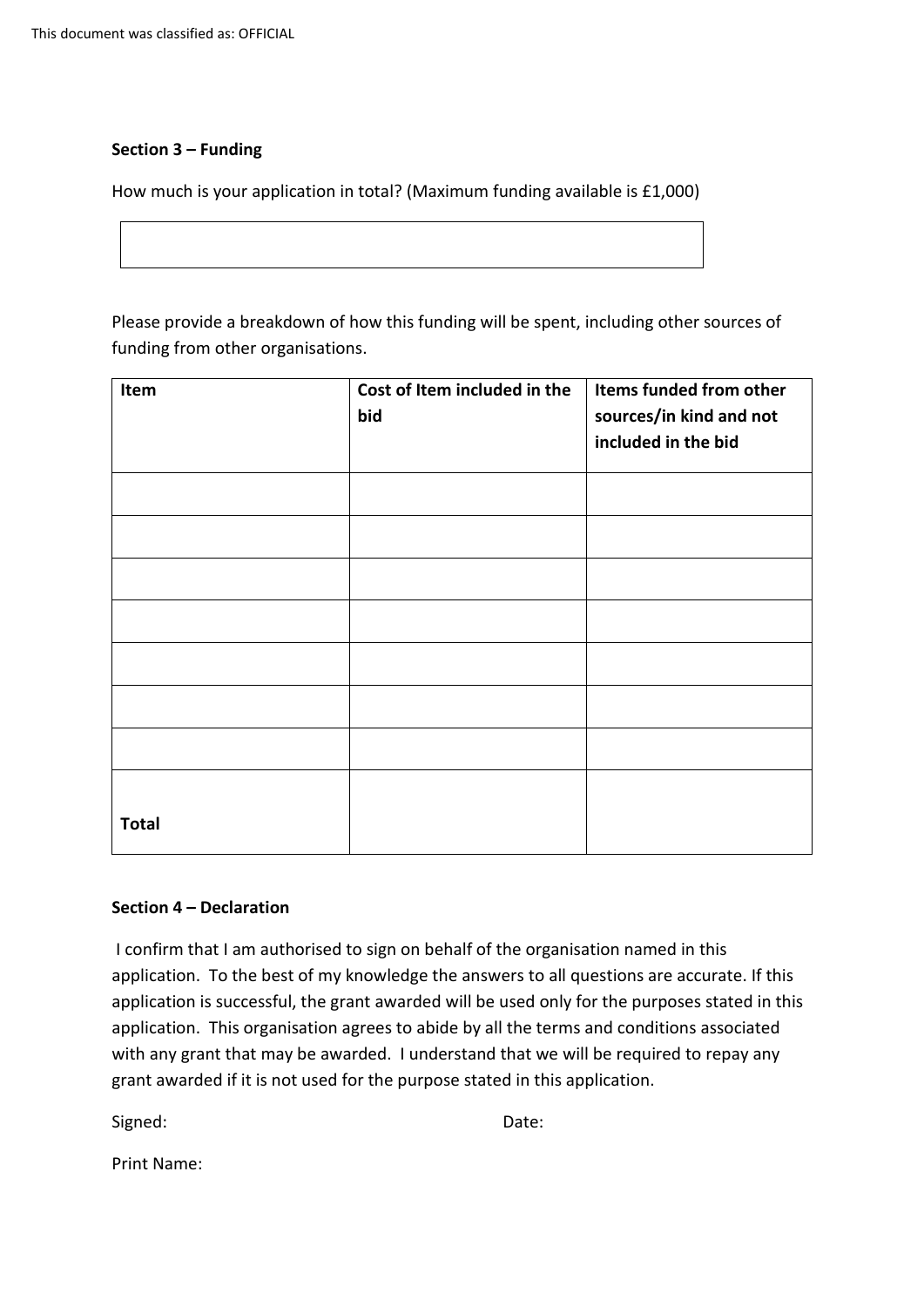Position held in group:

Cheque to be made payable to:

| Please tell us how    |  |
|-----------------------|--|
| you found out         |  |
| about the             |  |
| <b>Community Fund</b> |  |
|                       |  |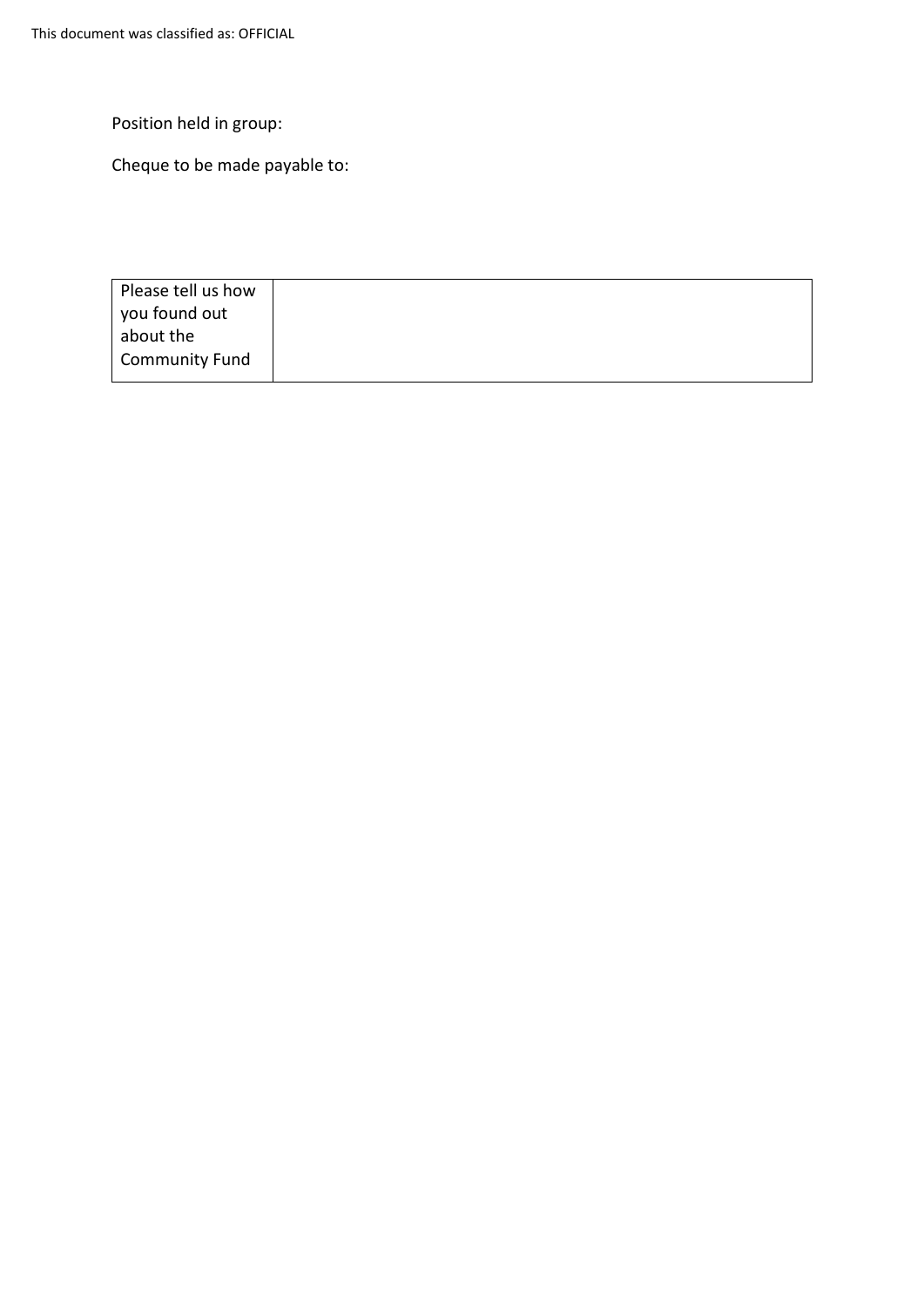

## **Frequently Asked Questions**

## **How will applications be judged?**

All applications will be judged on their own merit.

- and /or the wider community living on Council estates. 1. Each application must demonstrate how it will benefit Council tenants, their families
- 2. Each application must also be able to demonstrate how it aims to help achieve, in the local community, at least one of the eight outcomes identified below.

The outcomes are:

- A safe and caring community
- More people active and involved
- A place designed to thrive
- More people caring for our environment
- Enough support for people when needed
- More people healthy and independent
- Children with the best start in life
- More businesses and more jobs

 scoring criterion. These are used to assess: All applications that meet at least one of the eligibility criteria will then be assessed against a

- The extent to which the application supports one or more of the eligibility criteria above
- The quality and any added of the application

 The decision on which projects to fund will be made by the Head of Housing and Tenants Panel.

## **What can a grant pay for?**

 In your application you will need to tell us what the grant will be spent on. Here are some examples of what we will fund:

- Materials for use in your project
- Publicity materials for use in your project
- Training
- Transport costs